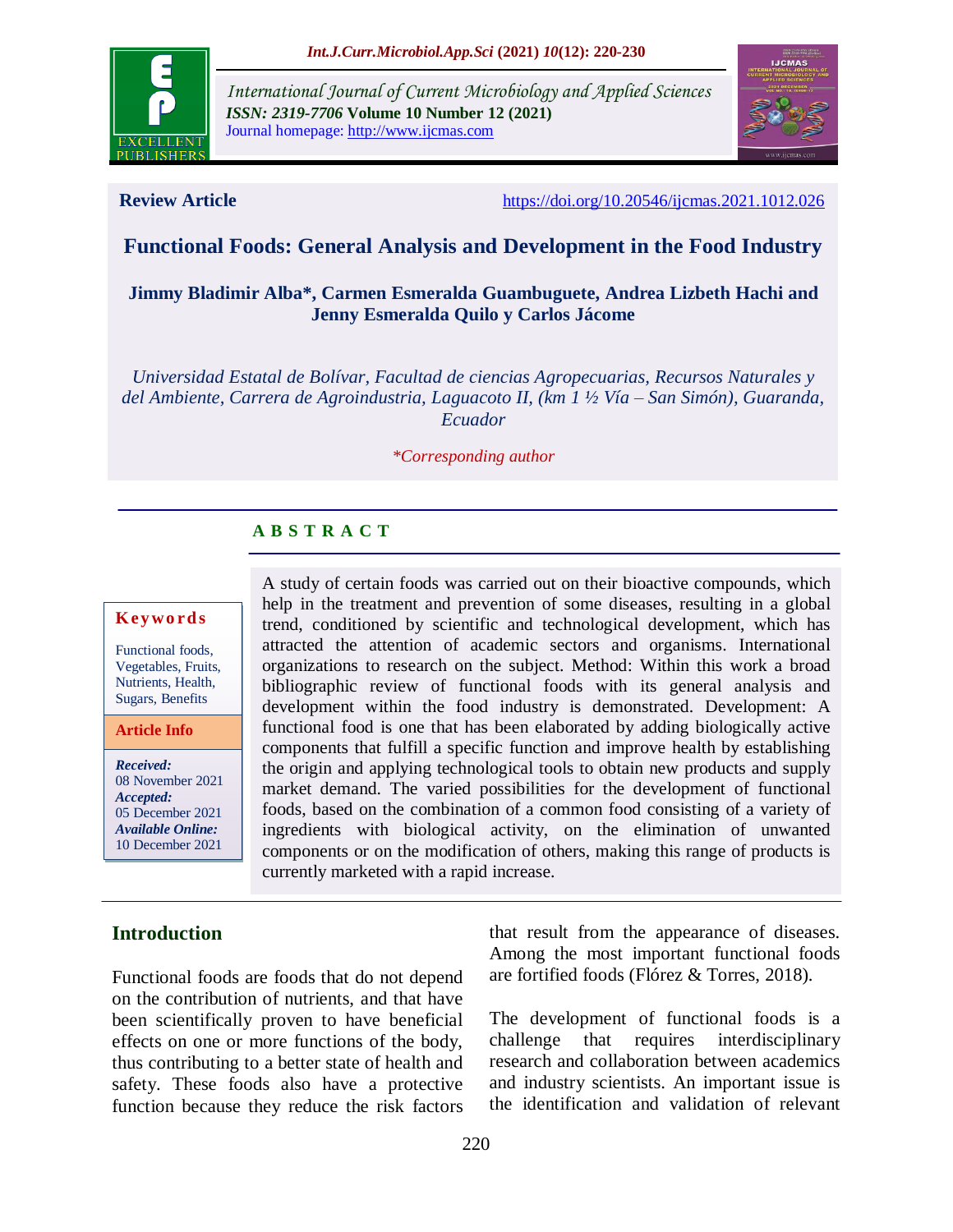markers for use in a new generation of human nutrition studies based on hypotheses that demonstrate relevant health benefits and / or reduced risk of disease, it is clear that the food or food ingredient when that this concept is applied must be safe according to all food risk assessment criteria (Peréz, 2014).

In the future, food will not only allow optimal growth and development from pregnancy and at all stages of life, but will also enhance physical and mental capacities, in addition to reducing the risk of disease (Aguirre, 2019).

Global food trends in recent years show great consumer interest in certain foods that, in addition to their nutritional value, provide benefits for the physiological functions of the human body. These changes in eating habits have created a new area of development in food science and nutrition that corresponds to the field of functional foods. (Méndez, Torres, Acuña, & Miguel, 2020).

A review of scientific articles was carried out during the months of May to November 2021, in English and Spanish in Ibero-American scientific journals indexed in Scielo, Biomed Central, Free Medical Journals, Redalyc, Inbiomed, Dialnet, innova Research Journal, Revista de Investigaciones Agropecuarias, Brazilian Journal of Food Technology, among others, using terms for the validation of keywords and the development of functional food information.

Articles published in the period from 2007 to 2019 were used to a greater extent. A total of 60 articles were obtained, they were applied inclusion and exclusion criteria consistent in force and contribution to the topic to be treated, where finally a total of 44 were selected related to the research topic, with which a database was built from which a bibliometric analysis was carried out for its systematization by topic of interest, authors, journals and publication dates.

## **Developing**

#### **Origin of functional foods**

According to (Flórez & Torres, 2018), in 1924 functional foods were discussed for the first time with the application of a preventive measure of goiter, consisting of the enrichment of salt with iodine in the State of Michigan. In the 1930s, Dr. Minoru Shirota started in Japan, this country was a pioneer in establishing an approval system for functional foods, since for the research and development of these foods, fermented milk is its great importance lies in the prevention of gastrointestinal diseases (Escobar, 2007).

By the 1950s, the World Health Organization (WHO) established food fortification programs to fight malnutrition in disadvantaged areas. However, since 1000 B.C. describe functional foods as processed, modified that play a specific role in the physiological functions of the body (Masís, 2001). A functional food provides the basic nutrients which acquires a new therapeutic and preventive approach; It is considered as a protective factor against a long series of pathological circumstances (Rodríguez, Megías, & Baena, 2003).

## **Current status of functional foods**

Functional foods have a great impact in the field of nutrition and consumption, which in turn have acquired a great advantage in the market, consuming functional foods provides basic nutrition, it is one of the innovative aspects of the products giving added value to the food products, which lays the importance for health, economy, scientific research, legislation, trade and market development since many studies have carried out the health effects of functional foods, their habitual consumption has been verified and closely related to disease prevention (Runiano & Aguilar, 2006). Currently there are many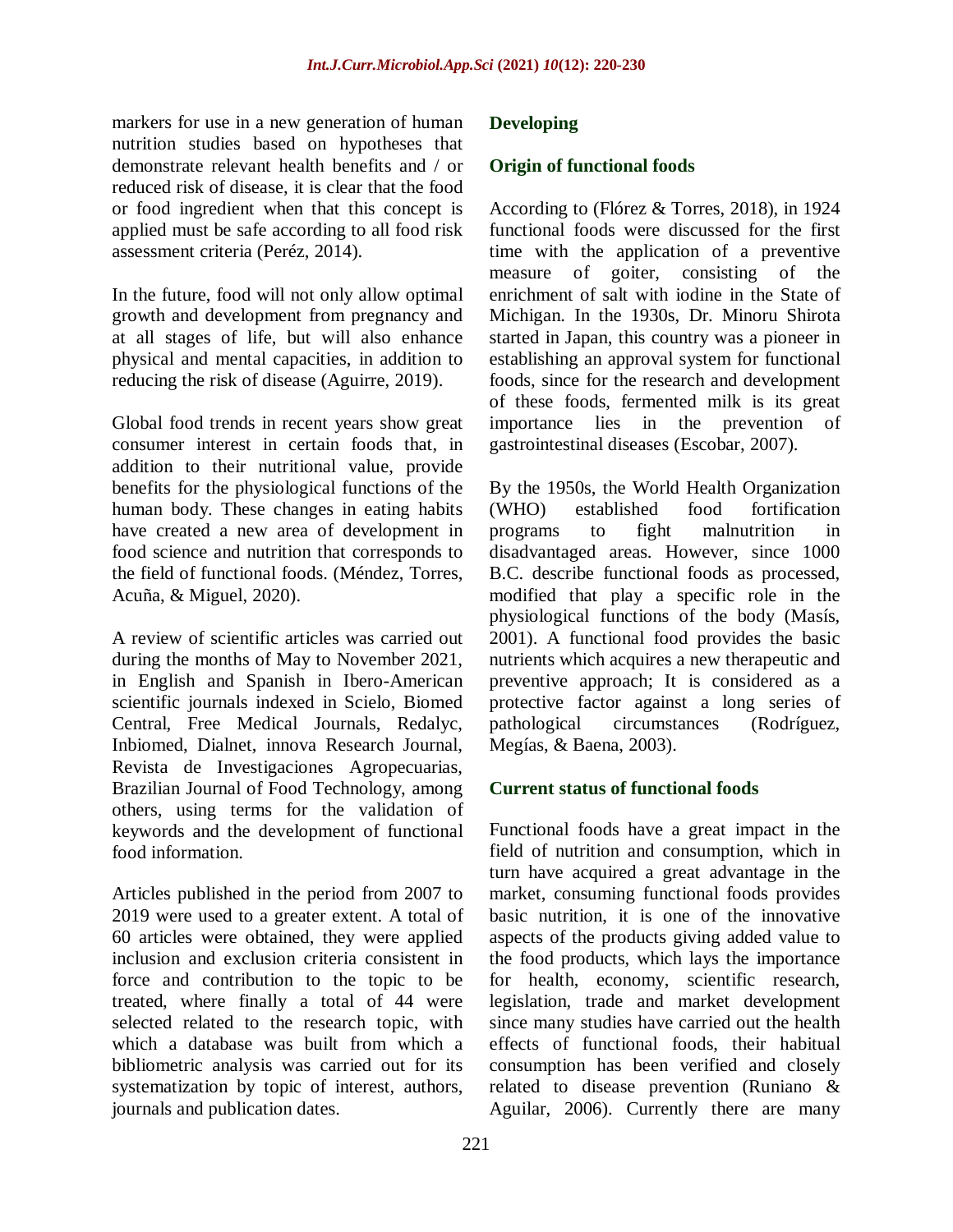functional foods in the world, with different nutraceutical components, with a favorable and specific function for the human organism (Abadía, 2003).

## **Design of a functional food**

(Gonzales, 2018), a food can be designed for the elimination of components known to cause harmful effects to consumers, elimination of allergens, increasing the concentration of a component present in the food, current lifestyle trends do not They obtain adequate nutrition, which leads to overweight, obesity and malnutrition, consequently the development of functional foods, are highly outstanding for their content of nutrients and bioactive components, however disciplinary areas such as engineering, food science, chemistry, nutrition, pharmacy and statistics. Functional food tends to be described as food products that provide specific health effects, with nutritional components (Hidalgo, 2017).

## **Habits and times**

Eating habits are the expression of their beliefs and traditions and are linked to the geographical environment and, as has been said, to food availability in which these factors evolve over the years and constitute the response to new lifestyles., to the new innovated products to be consumed, A food can be considered functional if it is shown that, in addition to having an adequate nutritional effect, it beneficially affects one or several functions of the organism in such a way that it contributes to improving health and optimal growth and development for the human being (Garca, Mateos, Diaz, & Prato, 2018).

## **Benefits of functional foods**

Functional foods are beneficial to health so it is important that foods are safe and have nutritional value, routinely consuming these

foods provide vitamins, minerals and proteins that help strengthen the immune system, improve the functioning of the nervous system and allow the correct development of the organism, they also help in the prevention of diseases and improve health (Meneses, Molina, & Vargas, 2011). The foods in this group can be natural foods with added, subtracted or modified value, the most frequently used functional components in this category include dietary fiber, antioxidants and antioxidants. Vitamins (C, D, A) and minerals such as calcium, iron and folic acid (Andrés, 2003). There is a high decrease in food among consumers, which is accentuated by the increase in the population, a phenomenon that is not the heritage of developed countries (Illanes, 2015).

## **The food industry and the development of functional foods**

Functional foods in the food industry have been incessant for some years, especially in health, in 1984 in Ottawa, Braverman, the food industry has undergone an impressive development in the creation of this type of food during the last thirty years (Díaz, Illanes, & Álvarez-Dardet, 2012). Therefore, a more nutritious type of food has begun to be produced, adding nutrients, fatty acids and prebiotics. (Aguirre, 2019). Consumer behavior around food selection, the industry has responded to these market demands, which is consistent with the findings on the effects of diet on human health (Braverman, 2001).

The development of functional foods arises in order to improve the current market situation that respond to the demands in health and quality, the provision of this type of products in supermarkets and the advertising that is developed, greatly affects consumer behavior and, therefore, poses new challenges for nutritional food education (Masís, 2001).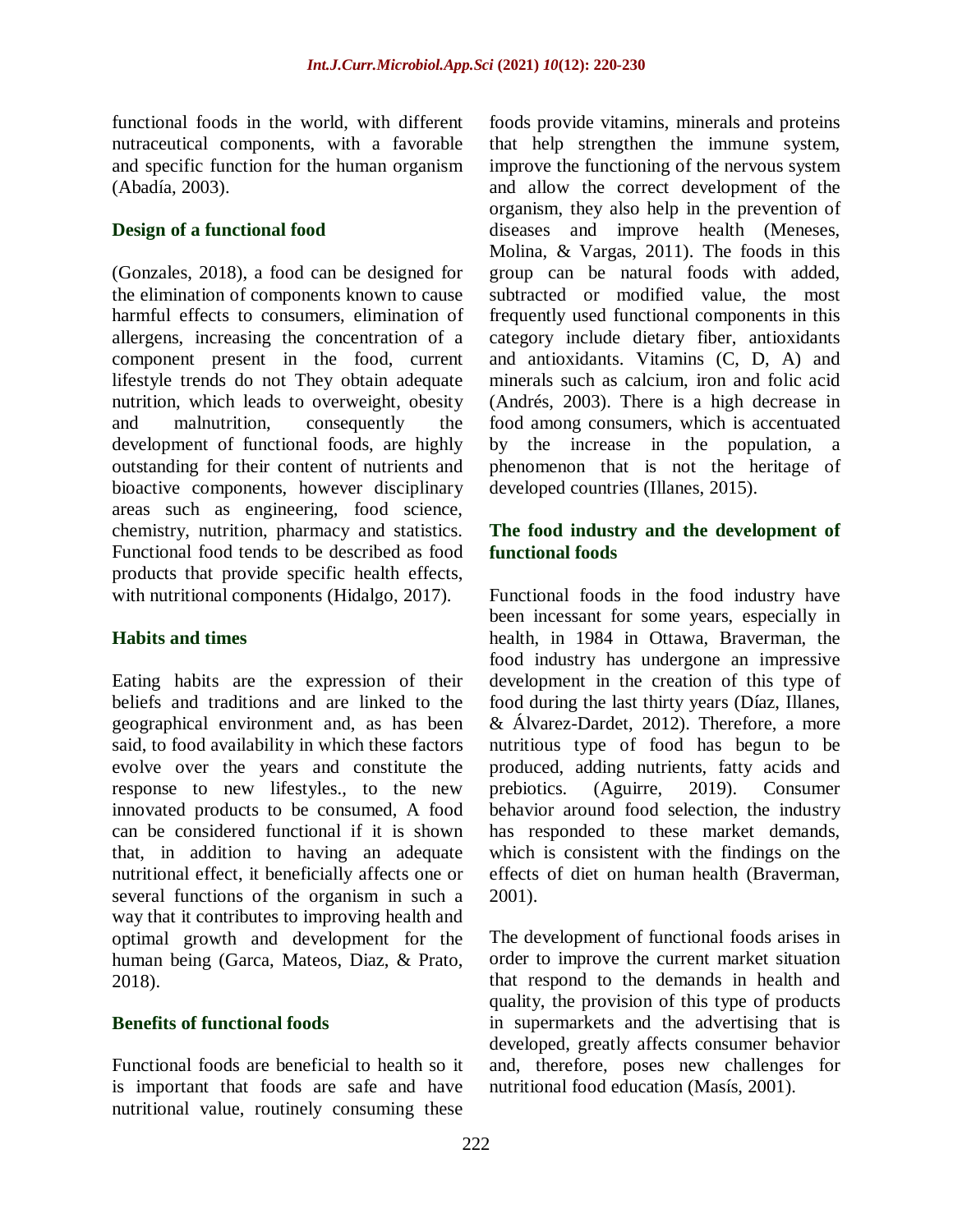According to (González, Ancona, Flores, & Castillo, 2019), the integral use of fruits is a requirement of the characterization of foods and by-products to obtain natural extracts from by-products and the application of the components obtained to development of new functional foods The phenolic compounds in processed fibers of the juice industry, in particular fruits such as: apple, pear, peach, orange, tangerine, lemon and carrot as a vegetable, identified the concentration of around forty phenolic compounds, both those linked to epicarp (peel) and mesocarp (pulp) giving added value to each fruit in order to guarantee development and functional products (Lamos, Díaz, Sánchez, & Girón, 2018).

#### **Healthy foods of low nutritional value**

Functional foods are consumed in normal portions in the daily diet and can be of completely natural origin or those to which ingredients have been added that induce beneficial effects or that the technological treatment applied increases the bioavailability of their constituents (Davila, Sangronis, & Granito, 2003). The property of inulin more extensively is its behavior as a prebiotic, defined by its selective ability to stimulate the growth of a group of bacteria such as (bifidobacteria and lactobacilli) (Madrigal & Sangronis, 2007).

The prototypes of the food are essentially onion and garlic, since the food is used as seasonings or spices, both products are healthy foods due to their high contribution of flavonoids, polyphenolic compounds with antioxidant properties and sulfur-containing organ compounds (Araya-L & Lutz-R, 2003). According to (Delaquis & Mazza, 1998), they affirm that the high inulin content of the onion is composed of what is not digested or absorbed at the level of the small intestine, ferments at the colon level and selectively stimulates the development of lactic bacilli that They are called probiotics and are beneficial for intestinal ecology, however, their nutritional contribution is low.

## **Post-hoc dietary patterns**

Dietary patterns can be generated using criteria according to current scientific knowledge of human nutrition, or later by evaluating statistical methods, the usual methods used in nutritional epidemiology to generate a posteriori dietary patterns are: factor analysis that contains the approach of principal components and analysis by groups. The analysis of the dietary pattern is used as an alternative and complementary approach to the usual food and nutritional analysis (Babio, Bulló, & Salas-Salvadó, 2008).

By means of statistical methods it is established that the factorial analysis in the underlying dietary patterns in the population under study has identified a so-called prudent dietary pattern, characterized by a higher consumption of fruits, crimsons, vegetables, whole grains, characterized by a high intake of processed meat, fried potatoes, dairy products and refined cereals (Bordonada, 2017).

## **Healthy and functional food with good nutritional value**

Natural or processed foods that contain bioactive compounds are considered functional, which are defined amounts, and are not toxic, provide a health benefit which prevents chronic diseases (Galarza, 2019). Any food that comes close to the nutritional recommendations is usually recognized as healthy, and if it also contains a component that provides additional benefits, it can become functional as long as it is scientifically confirmed (Jáuregui- Lobera & López, 2018).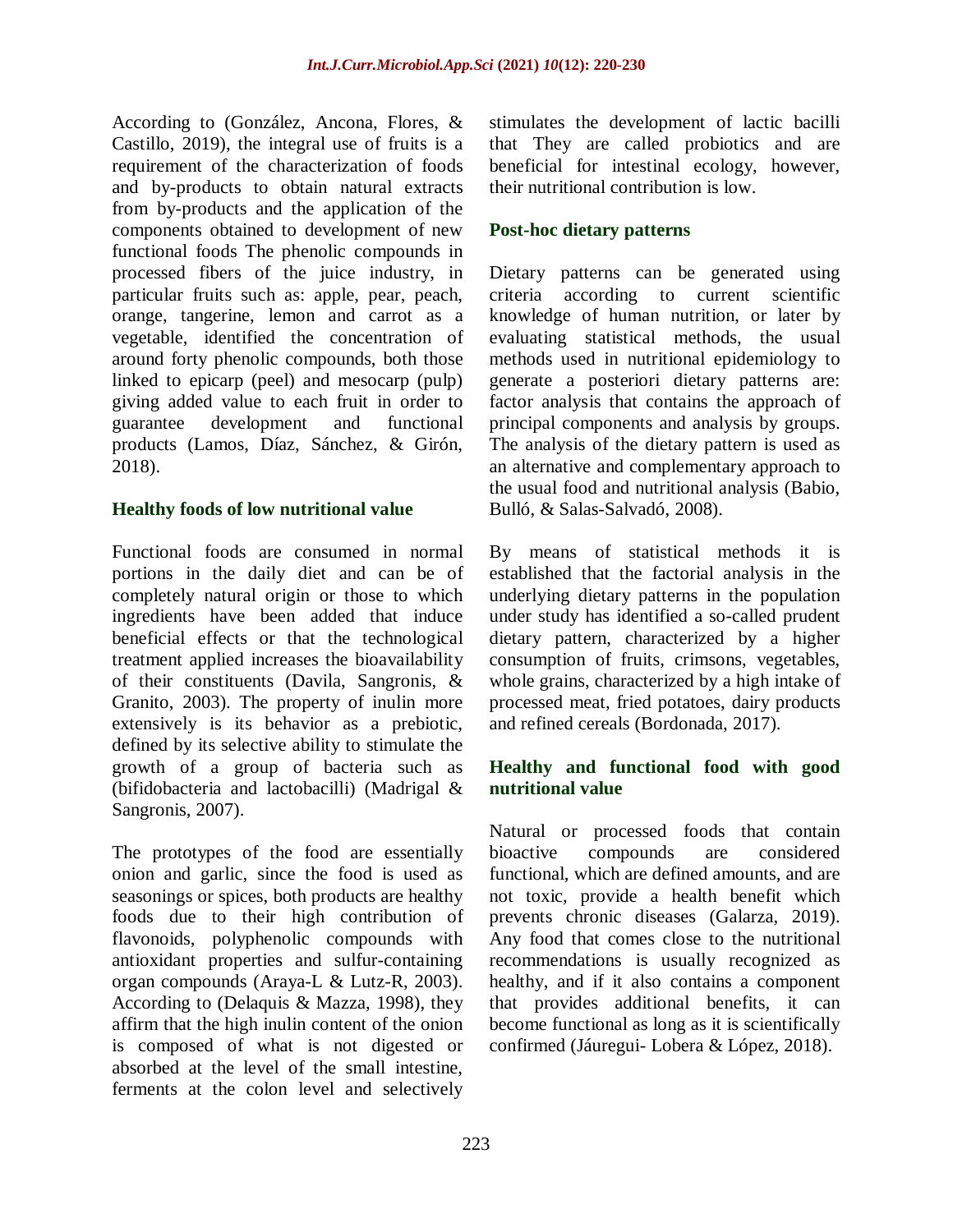#### **How to determine the difference of a functional food from a conventional one**

To determine the difference between a functional food and a conventional one, science plays a determining role within functional food, an exhaustive review by experts in the field must be carried out, where the studies of the organic functions of the foods that are used are covered are going to process that enables their use by artificial or natural methods applied to the products, considering as a first measure their benefit to health and their nutritional properties, in addition to considering that access to ingredients and this guarantees an offer that supplies the demand of the food, which in turn opens up a broad field of research for nutrition and health specialists (López & Mestre, 2015).

#### **Food market and consumer orientation**

One possibility to take advantage of the nutritional qualities of pejibaye is the preparation of tortilla-chip type sandwiches, currently with high demand in the international market, said product can be prepared with an advantage over those commercialized, since it can be manufactured without added fat, salt nor artificial additives (Calvo, Pérez, Guillén, Villaplana, & Castro, 2015).

The positioning of this type of food products is highly favored due to multiple factors, among which the following stand out: the greater social recognition of the role that diet plays in the prevention and cure of diseases, the greater access to information by the consumer., the need to have processed foods that ease work in the face of the pressures that modern life demands, the possibility of substituting natural foods for supplements either by applying transgenic foods that contain ingredients from a genetically modified organism (Masís, 2001).

#### **Accessible food for society**

It is made up of male and female consumers, who make their purchases at the Fairs, thus called the shopping centers that bring together wholesalers, retailers and local producers of the most varied areas, within the same place, allowing direct access to the public and with prices accessible (Provens, 2013).

This has multiple conditioning factors, such as poverty, one of the main modifiable health risk factors. Thus, I dare to say that we do not need new healthy foods, but rather improve access to existing ones, that is, that they meet the requirements to integrate a balanced diet: fruits, vegetables, legumes and water (Intriago & Barbosa, 2019).

These, although they are presented as the culmination of scientific food, exploit reducing versions of corporeality, erasing meaning and social dynamics and referring to mere biology, as if the diner were an intestine that must be controlled and modeled from inside (Aguirre, 2019).

## **Prebiotics, probiotics and symbiotics and antioxidants**

Probiotics are called a wide group of nonpathogenic bacteria, which have various potential health benefits, and which have been used for centuries in the form of fermented milk-based products, such as yogurt (Arengas & Marín, 2019).

The demand of the national and international market has promoted in recent years a new line of probiotic functional foods, food products that, in addition to their intrinsic nutritional value, help to maintain the general state of health of the body and at the same time can have a beneficial effect additional, therapeutic or preventive in the host (Taranto, Medici, & Font, 2005).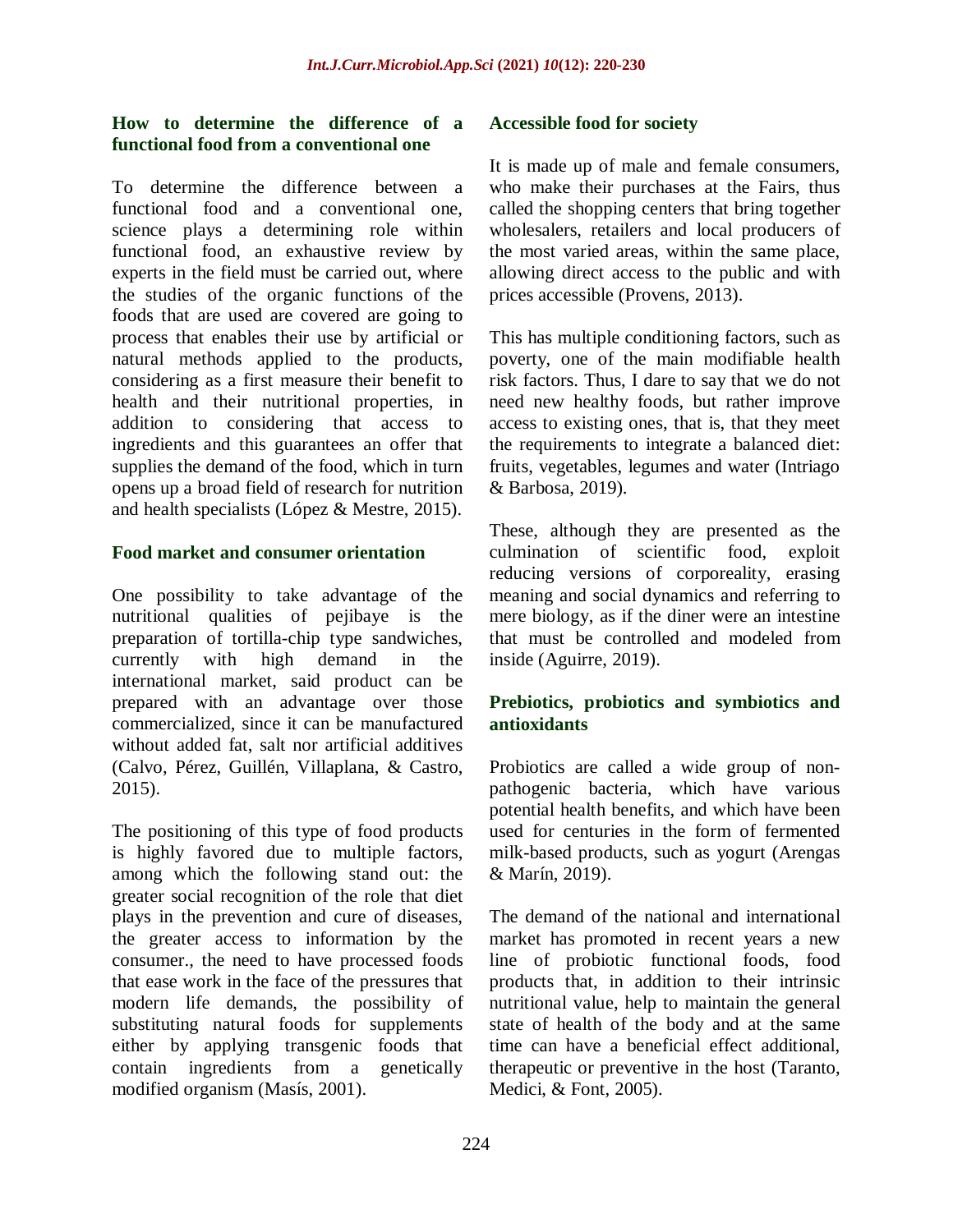It is important to include foods rich in prebiotics and probiotics in the daily diet thanks to its usefulness in reducing the risk and treating various gastrointestinal diseases (Lamos, Díaz, Sánchez, & Girón, 2018), since the combination of probiotics and prebiotics in food products as functional ingredients it becomes increasingly interesting for the food industry (Cadena, *et al.,* 2014).

#### **Glucosinolates as functional ingredients**

Among the vegetables is broccoli, of the cruciferous family, of limited consumption in Spain, but an excellent source of phytochemical compounds, of which it is worth highlighting: glucosinolates, vitamins C, E and K, folates and phenolic compounds, in addition to essential minerals for consumer health (Fernández & Viguera, 2008).

Isothiocyanates are powerful inducers of human and mammalian cytoprotective enzymes, they are metabolized through the mercapturic acid pathway, initially they are conjugated with glutathione, catalyzed by glutathione transferase (GST), the conjugate undergoes a series of reactions catalyzed by glutamyltranspeptidase (γ-GT), cysteinylglycinase (CGase) and Nacetyltransferase (AT), forming conjugates of N-acetylcysteine or mercapturic acids (Villanueva & Cruz, 2019).

#### **Functional Lactic Foods**

According to (Álvarez, 2003) scientific evidence on the relationship between food and health has led to the emergence of a new fastgrowing food market in recent years: functional foods. At a global level, there is a great concern of people to maintain good health, or improve health through the consumption of traditional foods, or new foods, such as those designed for specific

populations such as children, pregnant women or the elderly.

People frequently consume fortified milk, especially at breakfast, and they recognize yogurts as functional foods, however, they do not consume them or consume them occasionally (Mara, 2019). Consumers often search the market for products that contribute to their health and well-being without knowing that these are called functional foods (Gomez, 2012).

#### **Functional foods in meat**

The nutritional value of meat products is very well known, their healthiness can be improved, according to the scientific bases previously exposed, balancing their omega-6 / omega-3 ratio. Naturally, most meats have an omega-6 / omega-3 ratio greater than 15. The most favorable strategy to reduce this value is to incorporate the necessary amount of omega-3 PUFA into meat products. To obtain a greater healthy effect, the incorporated omega-3 PUFAs must be long-chain (such as EPA and DHA) and dosed specifically according to the lipid profile of the specific product (Reglero G, 2004).

#### **Meat derivatives as functional foods**

Nutrition science has traditionally studied the relationship between health and diet. Diets have been based on food combinations, designed to provide the human body with the nutrients that are required in different physiological situations.

The diets have been based on food combinations, designed to provide the human body with the nutrients that are required in different physiological situations (Meneses, Molina, & Vargas, 2011).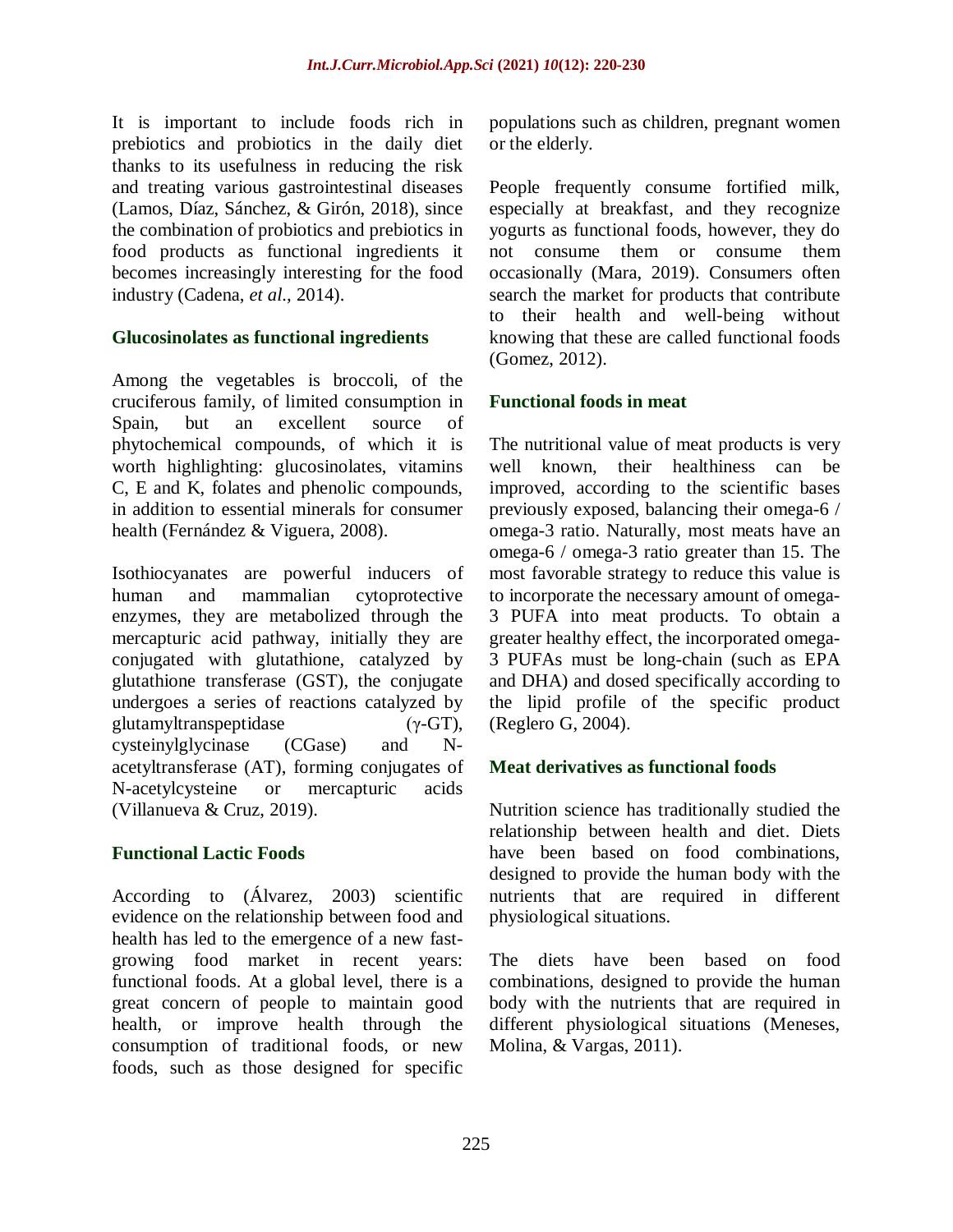| <b>Table.1</b> Examples of studies on bioactive compounds in functional foods with potential benefits |
|-------------------------------------------------------------------------------------------------------|
| in human health.                                                                                      |

| <b>Bioactive</b>                                          | <b>Potential examples of</b>                                                                                                                                                                                                                                        | <b>Potential benefits</b>                                                                                                                                                      | <b>References</b>                                                                                                                                                                   |
|-----------------------------------------------------------|---------------------------------------------------------------------------------------------------------------------------------------------------------------------------------------------------------------------------------------------------------------------|--------------------------------------------------------------------------------------------------------------------------------------------------------------------------------|-------------------------------------------------------------------------------------------------------------------------------------------------------------------------------------|
| compounds                                                 | application in agribusiness                                                                                                                                                                                                                                         |                                                                                                                                                                                |                                                                                                                                                                                     |
| Probiotics,<br>prebiotics and<br>symbiotics<br>symbiotics | <b>Encapsulation by lyophilization</b><br>of probiotic strains in mixtures<br>with prebiotic agents during<br>food storage, livestock diets with<br>symbiotic products.                                                                                             | Regulates intestinal<br>transit and balances<br>intestinal flora, reduces<br>problems associated<br>with colon cancer.<br>reduces problems<br>associated with colon<br>cancer. | Rodríguez et al.<br>$(2015)$ ; Salazar et<br>al. (2015); Olveira<br>and González<br>(2016).                                                                                         |
| <b>Dietary fiber</b>                                      | Addition of vegetable fibers in<br>bakery products, production of<br>cookies, ice cream, meat foods<br>and concentrates from fiber<br>obtained from the epicarp of<br>vegetables.                                                                                   | Reduction of<br>constipation and proper<br>functioning of the colon,<br>reduction of cholesterol<br>and glucose levels in the<br>blood.                                        | Alarcón et al.<br>(2015); Crizel<br>$(2015)$ ; Guedes et<br>al. (2016); Torres et<br>al. (2016); Okiyama<br>et al. (2017);<br>Benitez et al.<br>$(2018)$ ; Djurle et al.<br>(2018). |
| <b>Fatty acids</b>                                        | Enrichment with omega 3 and 6<br>in eggs, bread making, meat<br>products such as chicken (with<br>the help of the supplement of<br>compounds such as flaxseed in<br>the animal feed), oil in seeds,<br>legume leaves and fish.                                      | They exert<br>cardiovascular<br>protection such as<br>hypertension or<br>ischemia as an anti-<br>inflammatory agent.                                                           | Colussi et al.<br>(2016); Rasti B. et<br>al. (2017);<br>Konieczka,<br>Czauderna y<br>Smulikowska,<br>(2017).                                                                        |
| <b>Phenolic</b><br>compounds                              | Enrichment of phenolic<br>compounds in fruit juices such<br>as: apple, pear, peach, orange,<br>mandarin, lemon and carrot as a<br>vegetable, high content in olive<br>oil, extracts of garlic peel,<br>onions, as in rosemary, moringa<br>and en freeze-dried beer. | They present an<br>antioxidant effect and<br>exert favorable effects<br>on the lipid profile as<br>well as antimicrobial<br>action.                                            | Rius et al. (2015);<br>Vieira et al. (2016);<br>Deng et al. (2017);<br>Chhouka et al.<br>$(2017)$ ; Beretta et<br>al., (2017).                                                      |
| <b>Phytoestrogens</b>                                     | Enrichment of phytoestrogens in<br>chicken eggs, foods derived<br>from soy, wheat, rye.                                                                                                                                                                             | It prevents osteoporosis,<br>antioxidants, anticancer<br>agents, reduces the risk<br>of chronic diseases.                                                                      | Mattioli et al.<br>$(2016)$ ; Idehen et al.<br>(2017); Raheja,<br>Girdhar, Lather y<br>Pandita (2018).                                                                              |
| <b>Flavonoids</b>                                         | Coating with propolis on meats<br>to evaluate the antioxidant<br>action.                                                                                                                                                                                            | Application of edible<br>flower and leaf extracts.<br>They are effective in<br>controlling the oxidative<br>process of lipids,<br>extending the useful life<br>of products.    | Biluca et al. (2016);<br>Machado et al.<br>$(2016)$ ; Kunrath et<br><i>al.</i> (2017).                                                                                              |
|                                                           | Enrichment of flour in tortillas,                                                                                                                                                                                                                                   | They are an important                                                                                                                                                          | Rutz et al. (2016);                                                                                                                                                                 |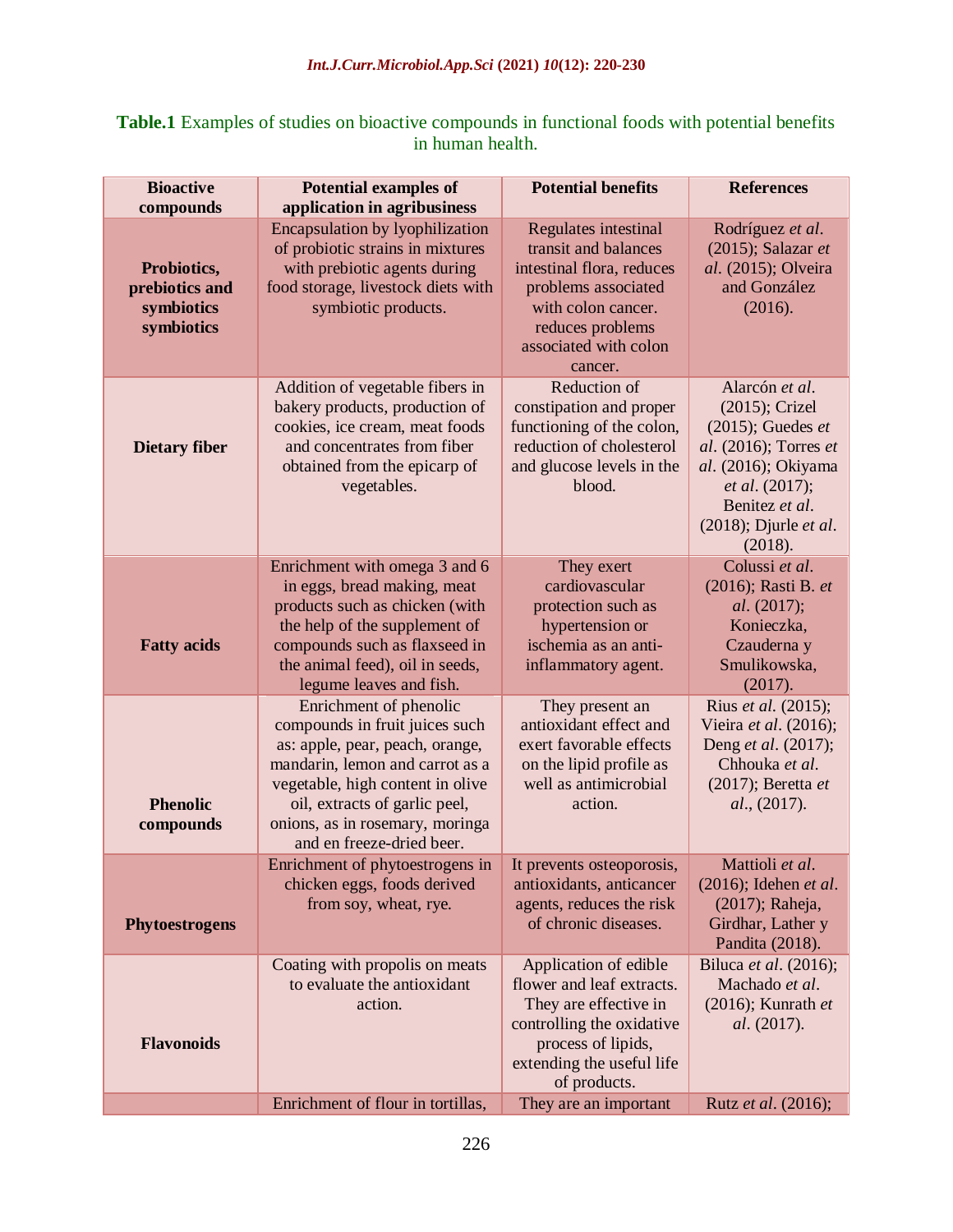|                    | microencapsulation of lycopene    | source of carotenoids     | Martínez-Girón,    |
|--------------------|-----------------------------------|---------------------------|--------------------|
|                    | in cakes, curmuma in ice cream    | that have antioxidant     | Figueroa-Molano    |
|                    | and yogurt, carotenoids in fatty  | properties, and they also | and Ordóñez-Santos |
|                    | acids, provitamin A, enrichment   | provide benefits in       | (2017);            |
|                    | of snacks, use of agro-industrial | cognitive, ocular and     | Eggersdorfer and   |
| <b>Carotenoids</b> | by-products such as colorants     | cardiovascular function.  | Wiss (2018).       |
|                    | and antioxidants.                 |                           |                    |

**Source:**(Lamos, Díaz, Sánchez, & Girón, 2018)**.**

**Fig.1** Knowledge and inclusion in the diet of milk and dairy products added with functional ingredients (Lamos, Díaz, Sánchez, & Girón, 2018).



#### **Food consumption trend**

We are living what is currently called an "epidemiological transition", since our causes of disease and mortality begin to be different from those that afflicted us thirty or fifty years ago (Valenzuela, Valenzuela, Sanhueza, & Morales, 2014). They present a constant dynamism, and can be reflected as a temporary preference or become a permanent force in the market since they are conditioned by several factors, such as income level, environmental changes, altered diets, population increase and demographic variations (Añazco, Vásquez, & Illescas, 2021).

#### **Competitiveness in the functional food industry**

The ability to innovate to access a local market that is structured in niches and is in training, for the generation of knowledge and

access to technology is essential, therefore public science and technology institutions, such as INTA and Universities, are important to accompany this type of process, particularly SMEs, which add value to primary productions (Cámpora, 2016). The development of functional foods with antioxidant activity based on the diversification of their commercialization, not only as dry calyces but also as a common ingredient or excipient of high value for the food industry (Martínez, *et al.,* 2014).

Functional foods are the reason for science and biology in order to produce beneficial effects on organic and nutritional functions. Among these foods, its main ingredient are probiotics, prebiotics, Omega 3 fatty acids, antioxidants, phytosterols and especially flavonoids, in order to help and satisfy new lifestyles for a balanced diet.

Functional foods for agribusiness are the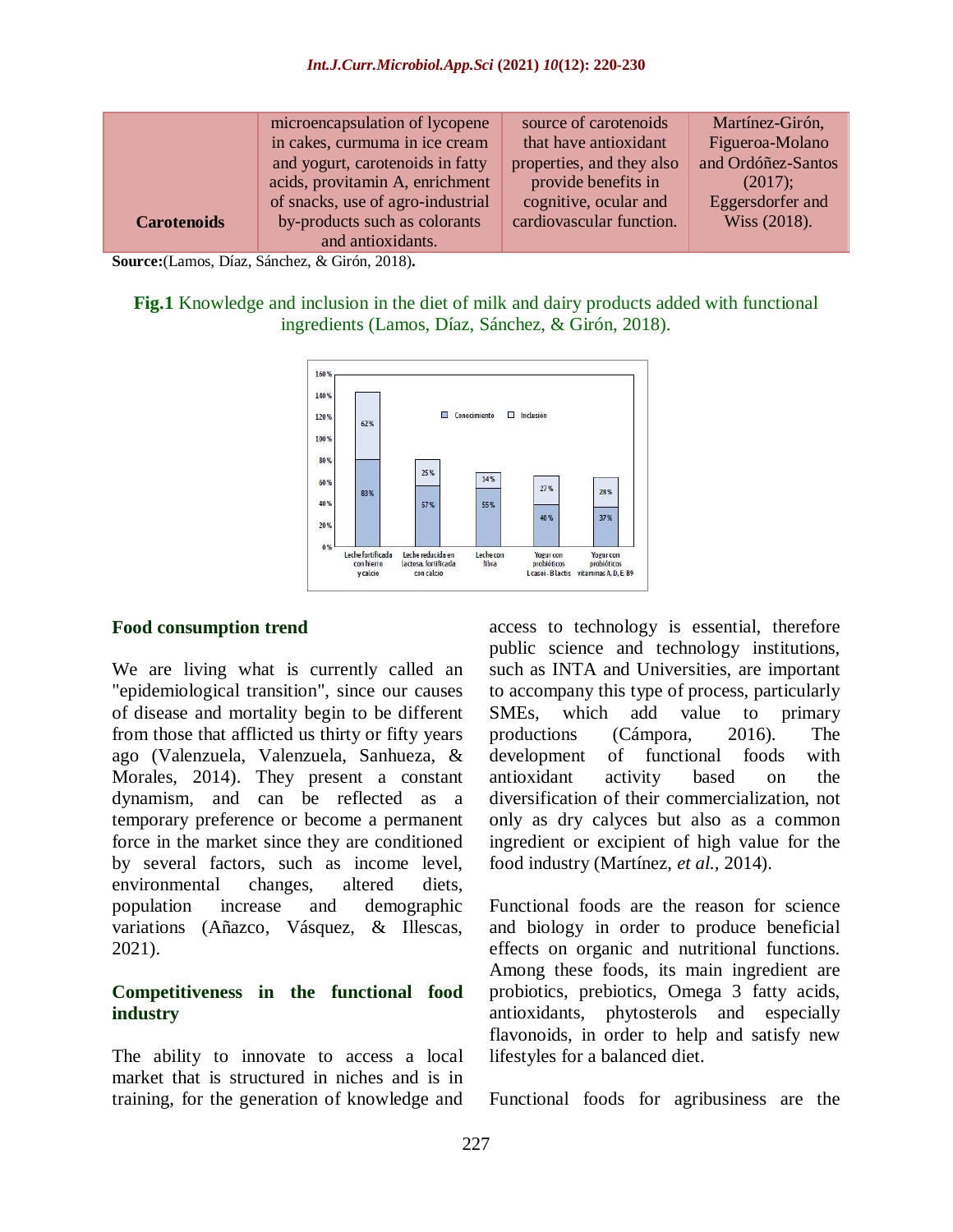greatest challenge towards conducting new studies in obtaining products with food matrices that can conserve and preserve bioactive compounds, thus improving healthy eating and becoming a source of action for the food industry.

## **References**

- Abadía, P. F. (2003). Sobre Los Alimentos Funcionales. *Rev Esp Salud Pública*, 7 - 8. Obtenido de https://www.scielosp.org/article/ssm/conten t/raw/?resource\_ssm\_path=/media/assets/re sp/v77n3/editorial2
- Aguirre, P. (2019). Alimentos funcionales entra las nuevas y viejas corporalidades. *Dialnet*, 95-120. Obtenido de https://dialnet.unirioja.es/descarga/articulo/ 6832409.pdf
- Álvarez, J. R. (2003). Nutrición y Salud. Nuevos alimentos para nuevas necesidades. *España: Nueva Imprenta*.
- Andrés, R. U. (2003). Guia de los alimentos funcionales. *Sociedad Española de Nutrición Comunitaria (SENC)*, 7-8. Obtenido de https://www.fesnad.org/resources/files/Publ icaciones/guia\_alimentos\_funcionales.pdf
- Añazco, R. E., Vásquez, D. P., & Illescas, M. G. (2021). Los superalimentos como tendencia del mercado: Un análisis de las oportunidades para las empresas exportadoras. *Innova Research Journal*, 157-179.
- Araya-L, H., & Lutz-R, M. (2003). Alimentos Funcionales y saludables. *Revista Chilena de nutricion*, 8-14. Obtenido de https://www.scielo.cl/scielo.php?script=sci\_ arttext&pid=S0717-75182003000100001
- Arengas, M. A., & Marín, B. E. (2019). Los probióticos: alimentos funcionales para lactantes. *Medicas UIS*, 31-39.
- Babio, N., Bulló, M., & Salas-Salvadó, J. (2008). Patrones dieteticos asociados al sindrome metabolico. *Actualizacion en Nutricion*, 300-310. Obtenido de https://www.researchgate.net/publication/20

9499244\_Patrones\_dieteticos\_asociados\_al \_sindrome\_metabolico

- Bordonada, M. Á. (2017). *Nutrición en salud pública.* Madrid: Escuela Nacional de Sanidad, Instituto de Salud Carlos III. Obtenido de http://gesdoc.isciii.es/gesdoccontroller?acti on=download&id=11/01/2018-5fc6605fd4
- Braverman, V. (2001). Alimentos saludables: treinta años de su existencia en el mercado. *Soy Noticias*, 1-19. Obtenido de https://www.scielo.sa.cr/scielo.php?script=s ci arttext&pid=S1409-14292002000100004
- Cadena, R., Caimi, D., Jaunarena, I., Lorenzo, I., Vidal, L., Ares, G.,... Gimenez, A. (2014). Comparison of rapid sensory characterization methodologies for the development of functional yogurts. *Food Research International*, 446-455.
- Calvo, R. L., Pérez, A. M., Guillén, C. I., Villaplana, S. C., & Castro, M. L. (2015). Evaluación de la aceptación por consumidores de un bocadillo de pejibaye (Bactris gasipaes) y estudio de su potencial como alimento funcional. *Archivos Latinoamericanos de Nutrición*, 51-58.
- Cámpora, M. C. (2016). Alimentos funcionales: tecnología que hace la diferencia. *Revista de Investigaciones Agropecuarias*, 131-137.
- Davila, M. A., Sangronis, E., & Granito, M. (2003). Leguminosas germinadas o fermentadas: alimentos o ingredientes de alimentos funcionales. *Archivos Latinoamericanos de Nutrición*, 348-354. Obtenido de http://ve.scielo.org/scielo.php?script=sci\_ar ttext&pid=S0004-06222003000400003
- Delaquis, P., & Mazza, G. (1998). Functional vegetable products. En: G. Mazza, ed. Functional Foods. Biochemical and processing aspects. *Technomic Pub. Co Lancaster*, 193-233.
- Díaz, C. G., Illanes, L. M., & Álvarez-Dardet, C. (2012). Alimentos como medicamentos: la delgada línea divisoria entre la industria farmacéutica y la industria alimentaria. *Revista Española de Salud Pública*, 313- 317. Obtenido de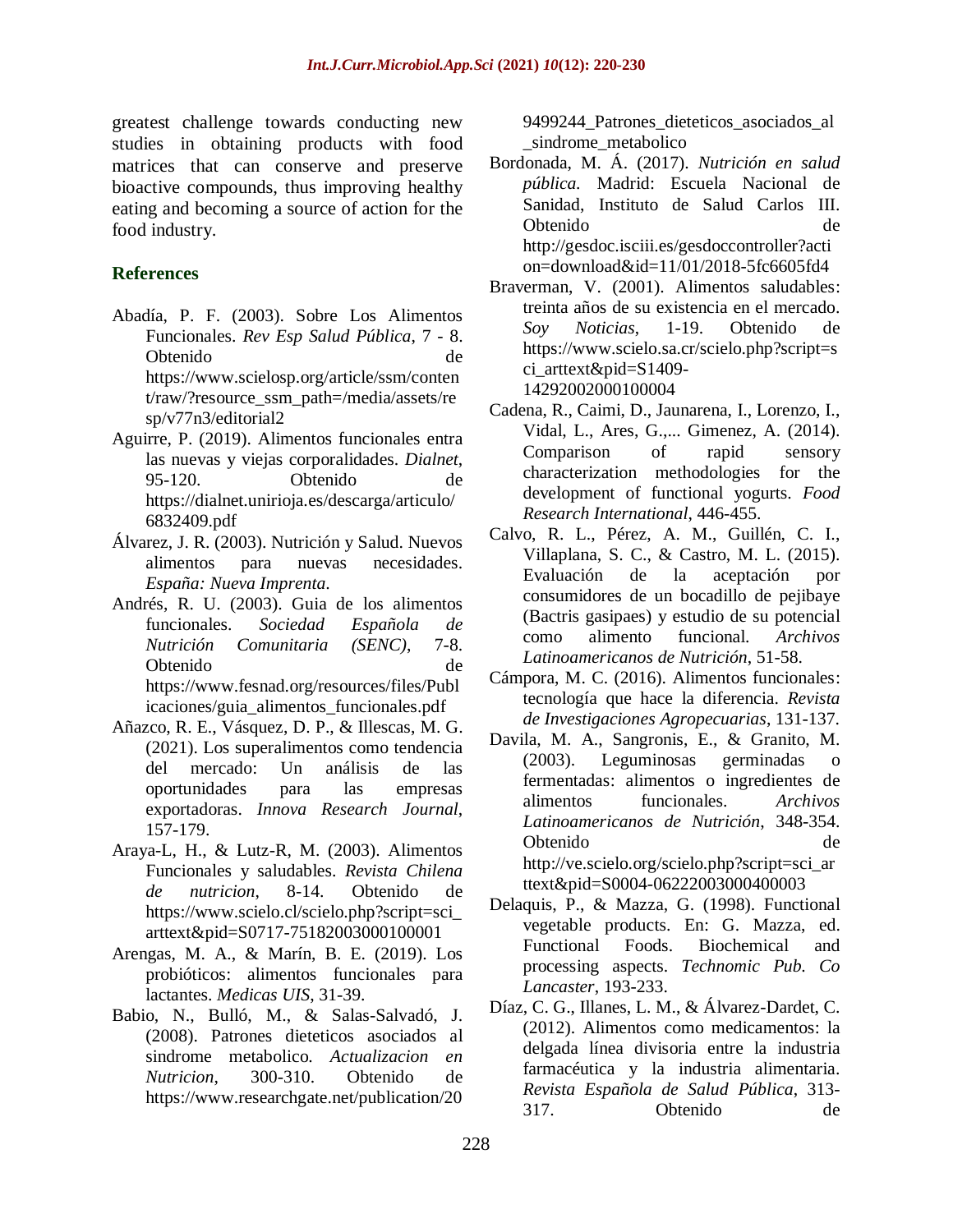https://www.scielosp.org/article/ssm/conten t/raw/?resource\_ssm\_path=/media/assets/re sp/v86n4/01\_editorial.pdf

- Escobar, H. (2007). Alimentos funcionales ¿solución de todos los problemas? *Gastrohnup*, 4 - 5. Obtenido de http://revgastrohnup.univalle.edu.co/a07v9n 1/a07v9n1art3.pdf
- Fernández, D. A., & Viguera, C. G. (2008). El brócoli fuente de ingredientes funcionales: glucosinolatos. *Alimentacion, Nutricion, Salud*, 49-53.
- Flórez, A. M., & Torres, J. S. (2018). Beneficios Para La Salud, De Alimentos Funcionales, Producto De La Combinación De Frutos Nativos. *Boletín Semillas Ambientales, 12*(2), 67-77.
- Galarza, V. O. (2019). Carbohidratos y proteínas en microalgas: potenciales alimentos funcionales. *Brazilian Journal of Food Technology*, 22. Obtenido de https://www.scielo.br/j/bjft/a/vDxNKVVFf RgTTBvz3JB9zzJ/?lang=es&format=html
- Garca, C. M., Mateos, J. M., Diaz, L. E., & Prato, A. D. (2018). Alimentos Funcionales: aproximacion a una nueva alimentacion. En *Alimentos Funcionales* (pág. 238). Madrid: inutcam. Obtenido de http://www.madrid.org/bvirtual/BVCM009 703.pdf
- Gomez, Z. A. (2012). Alimentos funcionales derivados de lactosuero y bacterias lácticas. En *Aspectos probióticos y tecnológicos de las bacterias lácticas* (págs. 107-126). Madrid: Editorial Academia Española.
- Gonzales, D. O. (2018). Alimentos que mejoran la salud: panorama actual de los alimentos funcionales. *Dialnet*, 1 - 7.
- González, M. I., Ancona, D. B., Flores, J. S., & Castillo, C. G. (2019). Mermelada enriquecida con fibra dietética de cáscara de Mango (Mangifera indica L.). *Tecnología en Marcha*, 193-201. Obtenido de https://www.scielo.sa.cr/scielo.php?pid=S0 379-

39822019000100193&script=sci\_arttext

Hidalgo, M. (2017). Diseño de un alimento funcional como alternativa en reducción de malnutrición. *Simulación y Laboratorio*, 1-

2. Obtenido de https://www.ecorfan.org/bolivia/researchjou rnals/Simulacion\_y\_Laboratorio/vol4num1 3/Revista\_de\_Simulacion\_y\_Laboratorio\_V 4\_N13\_5.pdf

- Illanes, A. (2015). Alimentos funcionales y biotecnología. *Revista Colombiana de Biotecnología*, 5-8. Obtenido de http://www.scielo.org.co/scielo.php?script= sci\_arttext&pid=S0123- 34752015000100001
- Intriago, I. E., & Barbosa, Y. (2019). Los riesgos de manipulación de los alimentos funcionales y su importancia para la salud. *Correo Científico Médico,* 23(3).
- Jáuregui-Lobera, I., & López, M. J. (2018). Información no es conocimiento: propósito de los alimentos funcionales. *Journal*, 593- 613. Obtenido de https://dialnet.unirioja.es/descarga/articulo/ 6521706.pdf
- Lamos, D. A., Díaz, L. N., Sánchez, M. A., & Girón, J. M. (2018). Alimentos funcionales: avances de aplicación en agroindustria. *Tecnura 22(57)*, 55-68. Obtenido de https://www.redalyc.org/journal/2570/2570 57438004/html/
- López, E. M., & Mestre, J. B. (2015). Alimentos funcionales: ¿necesidad o lujo? *Revista Española de Nutrición Humana y Dietética*, 1-3.
- Madrigal, L., & Sangronis, E. (2007). La inulina y derivados como ingredientes claves en alimentos funcionales. *Archivos Latinoamericanos de Nutrición*, 387-396. Obtenido de http://ve.scielo.org/scielo.php?pid=S0004- 06222007000400012&script=sci\_arttext&tl ng=en
- Mara, M. G. (2019). Conocimiento y consumo de alimentos funcionales en la comunidad académica de la Universidad Nacional del Chaco Austral. *Ciencia, Docencia y Tecnología*, 285-296.
- Martínez, M. T., Carrillo, R. E., Sánchez, M. L., Ruiz, E. J., Morales, R. B., & Herrera, L. M. (2014). Potencia de la Jamaica en la elaboracion de alimentos funcionales con actividad antioxidante. *Revista Mexicana de*